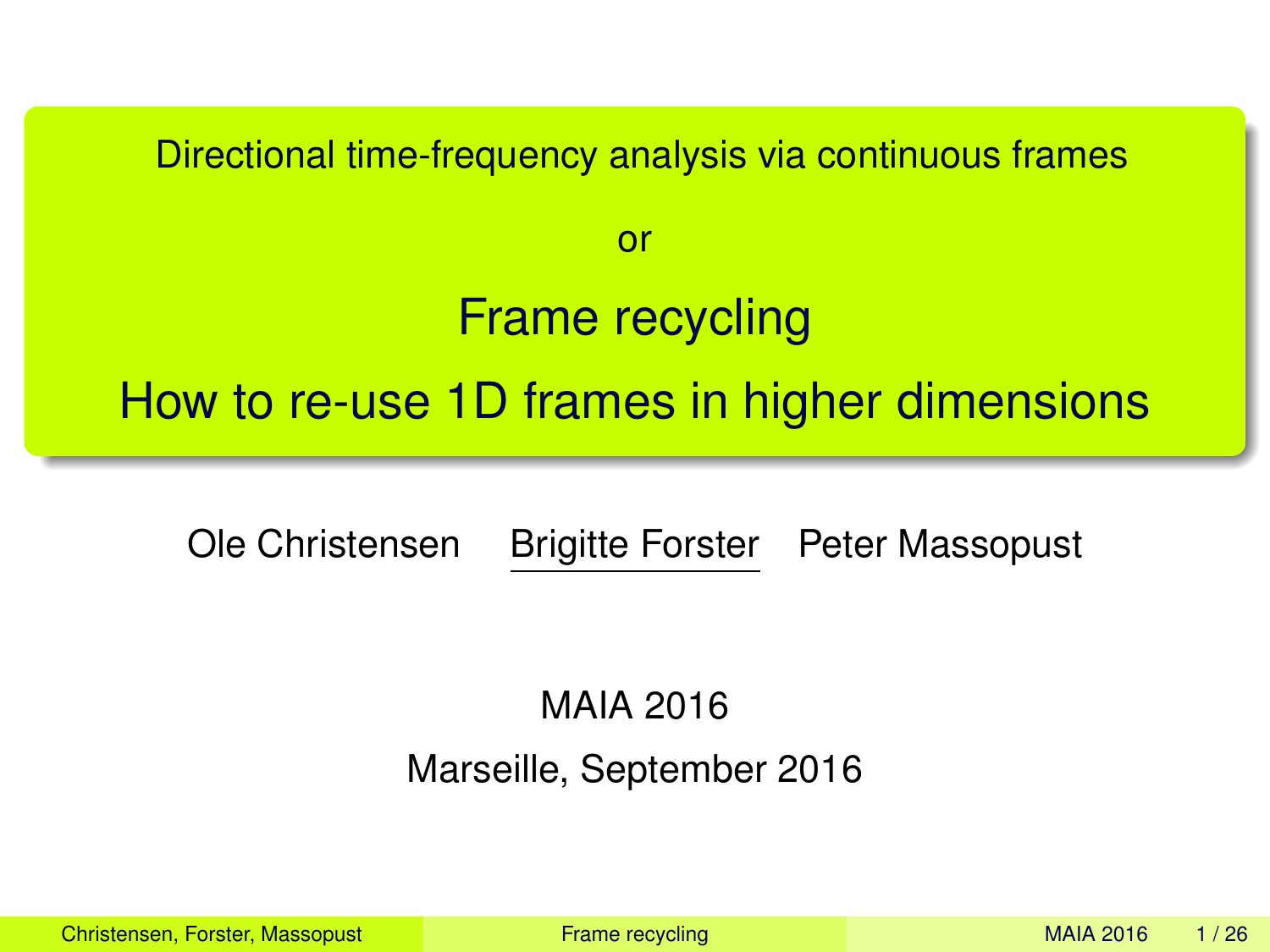# <span id="page-1-0"></span>1. How to generate frames in higher dimensions?

Possible approaches:

- Tensor products of 1D frames  $\rightarrow$  no directional or other geometric information.
- Native 2D constructions with additional structures: ridgelets, curvelets, shearlets, . . .
- Idea by Grafakos and Sansing in the setting of continuous Gabor frames: Ridges  $\rightarrow$  directional information for  $\mathbb{R}^n$

### **Aim of this talk:**

Generalizing the ridge idea to more general continuous and discrete frames, e.g. wavelet frames.

[L. Grafakos and C. Sansing. Gabor frames and directional time-frequency analysis. *Appl. Comp. Harm. Anal.*, 25:47–67, 2008.]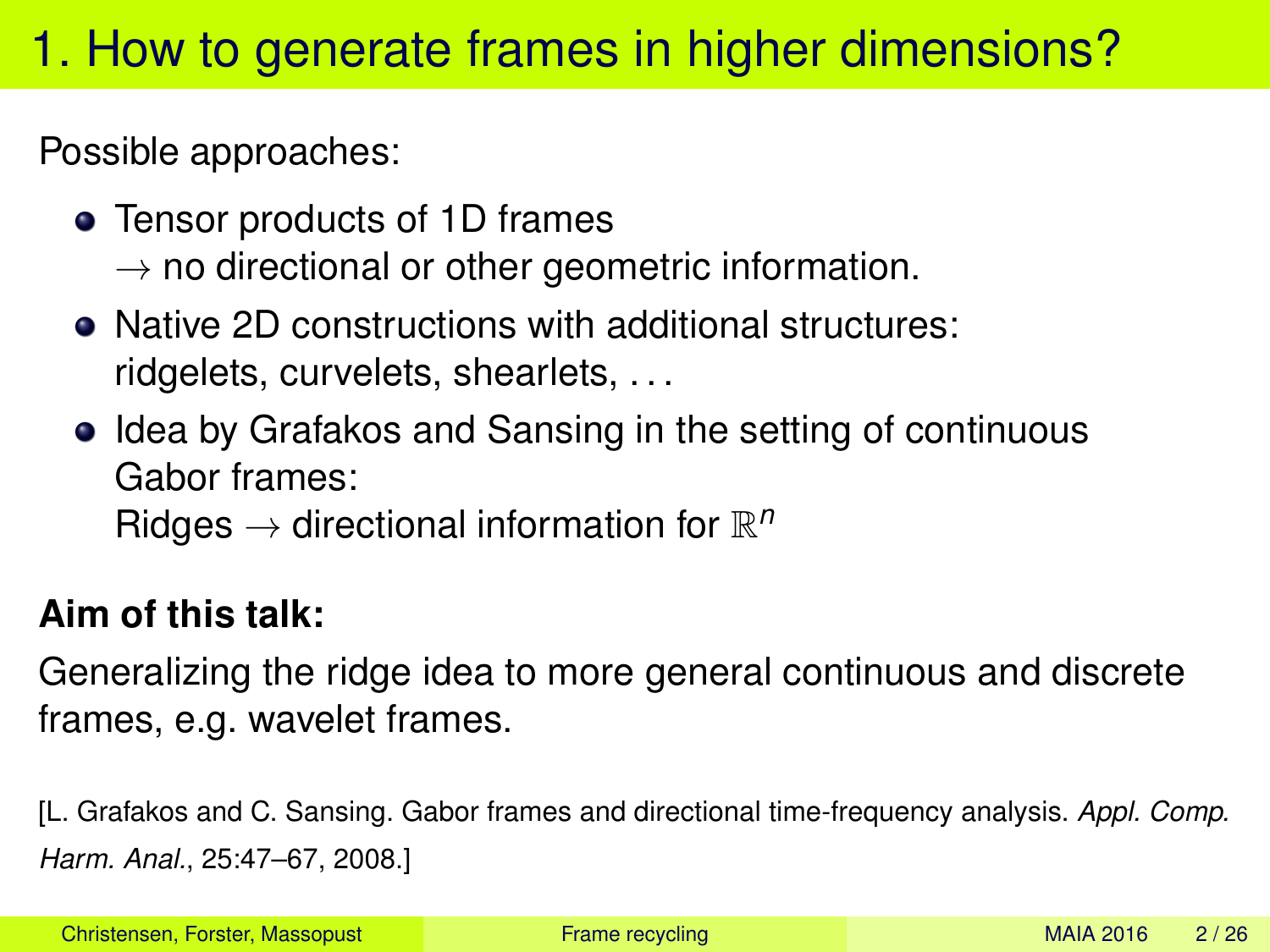## **Outline**



[How to generate frames in higher dimensions?](#page-1-0)

### **[Ridge functions](#page-3-0)**



- 4 Decompositions in  $\mathbb{R}^n$  [via continuous frames](#page-10-0)
- 5 [Semi-discrete representations](#page-11-0)
- [Discrete representations](#page-22-0)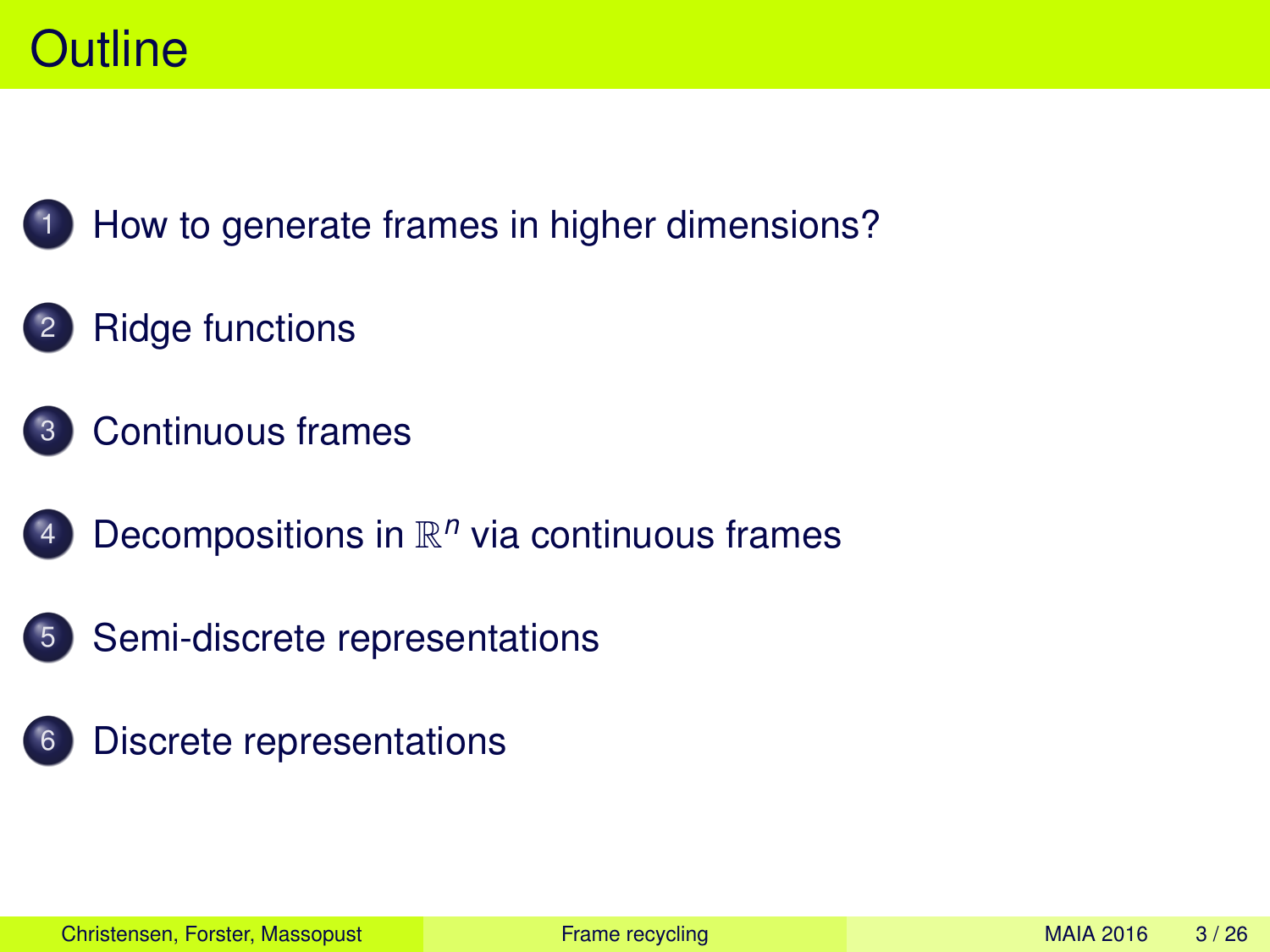# <span id="page-3-0"></span>2. Ridge functions

### **Notation:**

For functions  $f, g: \mathbb{R}^m \to \mathbb{C}, m \in \mathbb{N}$ ,

b*f* Fourier transform and *f* <sup>∨</sup> inverse Fourier transform of *f*, if defined.

$$
\bullet \ \langle f, g \rangle := \int_{\mathbb{R}^m} f(x) \overline{g(x)} \, dx
$$

whenever the right hand side converges.

Let  $h \in \mathcal{S}(\mathbb{R})$  (or *h* in a Sobolov space). Let  $u \in \mathbb{S}^{n-1}$ ,  $n \in \mathbb{N}$ , be a direction.

Ridge function  $h_u$  on  $\mathbb{R}^n$ :

$$
h_u(x) := h(u \cdot x), \quad x \in \mathbb{R}^n.
$$

[A. Pinkus. Interpolation by ridge functions. J. Approx. Theory, 73:218–236, 1993.]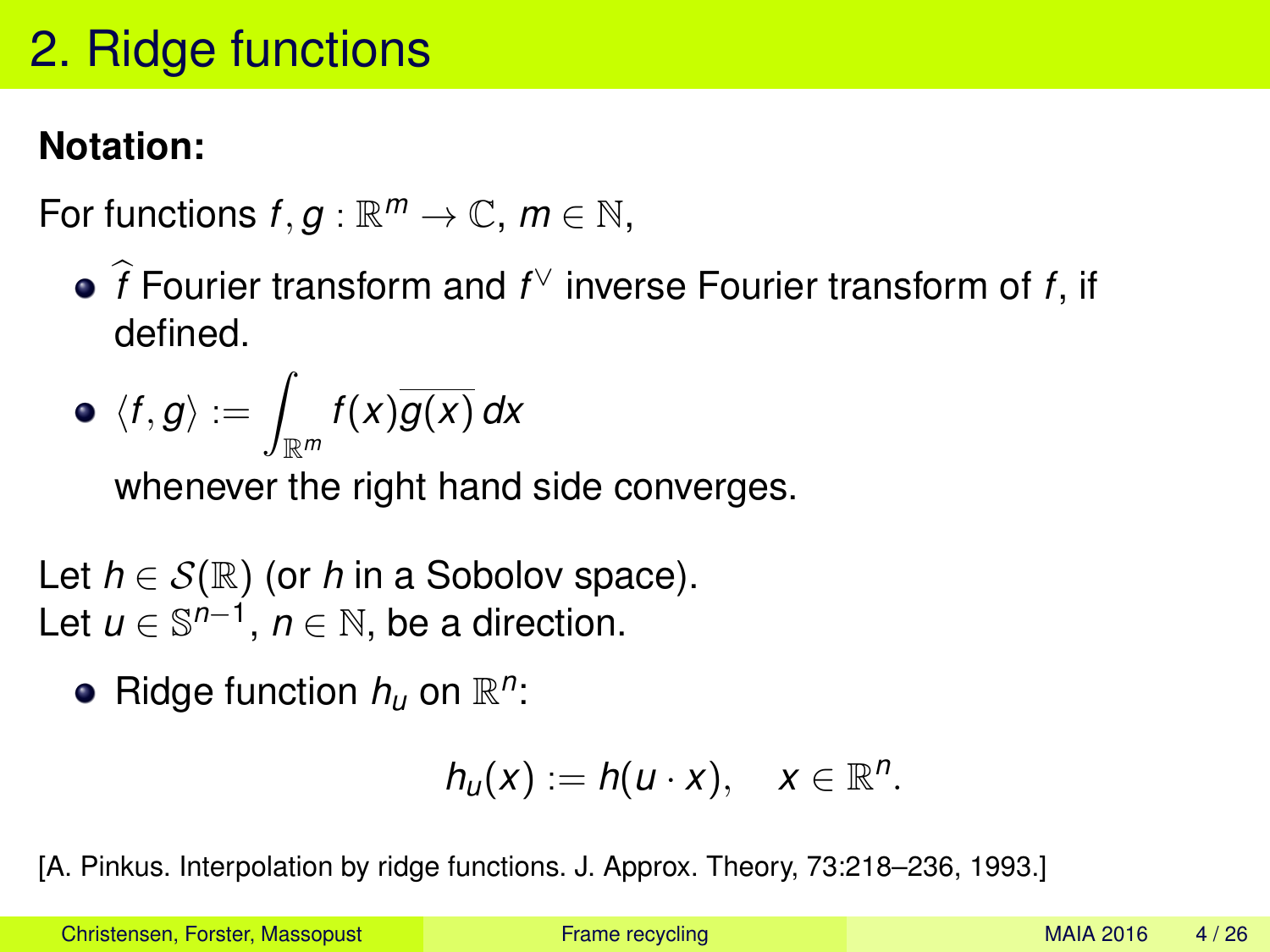# 2. Ridge functions

### **Definition**

*Consider any function*  $g \in \mathcal{S}(\mathbb{R})$ *.* 

(i) *For given*  $\alpha > 0$ , *consider the differential operator* 

 $\mathcal{D}^{\alpha} g := (\widehat{g}(\cdot)| \cdot |^{\alpha})^{\vee}.$ 

(ii) *Let*

$$
G(s):=\mathcal{D}^{\frac{n-1}{2}}g(s),\quad s\in\mathbb{R}.
$$

(iii) *For u* ∈ S *n*−1 , *define the weighted ridge function G<sup>u</sup> by*  $G_u(x) := G(u \cdot x), \quad x \in \mathbb{R}^n$ .

These definitions make sense for a large class of non-differentiable functions and for Sobolov spaces  $H^\beta(\mathbb{R})$  with  $\beta > \alpha.$ 

Christensen, Forster, Massopust [Frame recycling](#page-0-0) MAIA 2016 5/26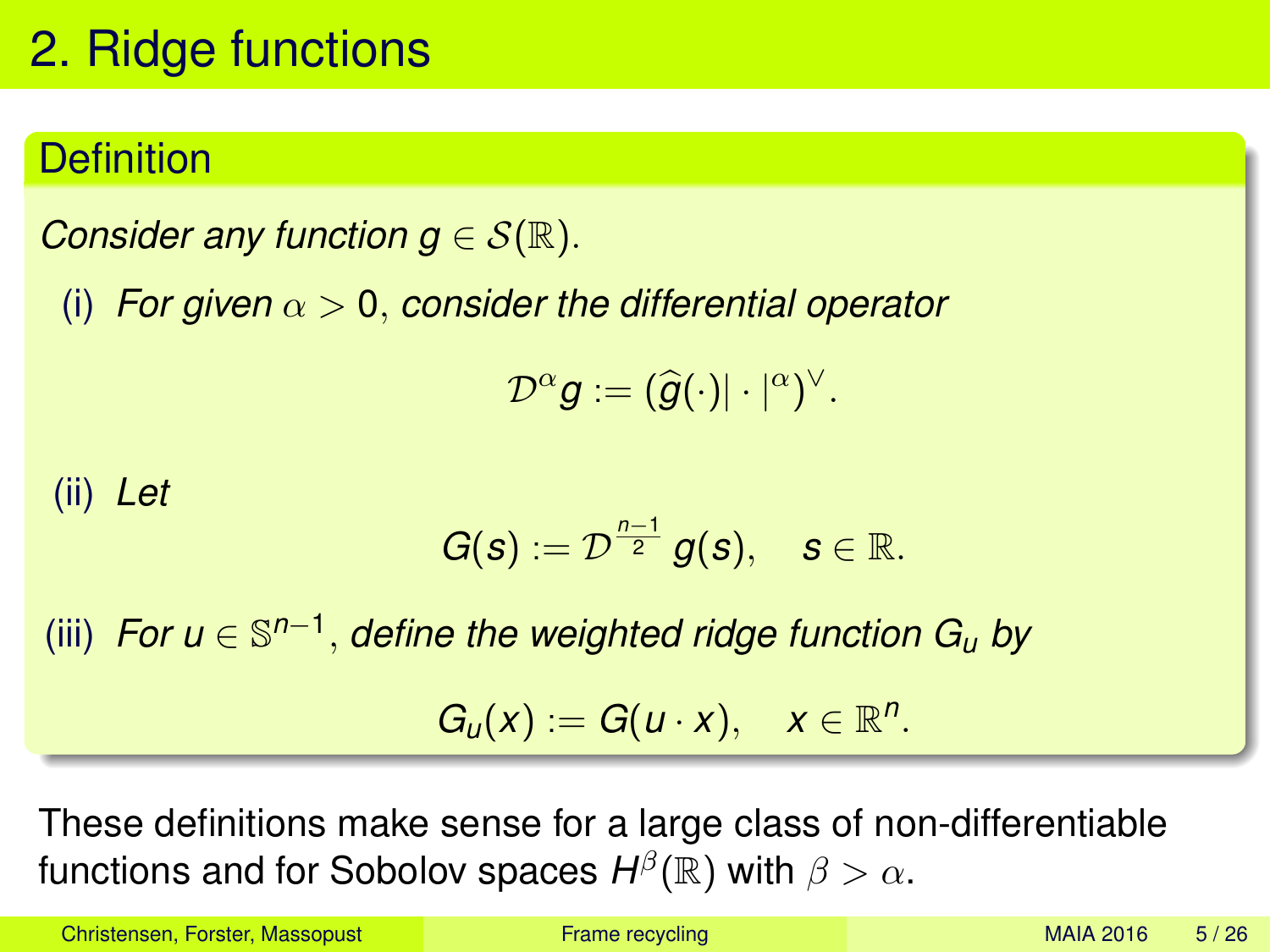## <span id="page-5-0"></span>3. Continuous frames

A generalization of the widely known (discrete) frames:

Definition (Continuous Frame)

*Let* H *be a complex Hilbert space and M a measure space with a positive measure*  $\mu$ . A *continuous frame is a family of vectors*  $\{f_k\}_{k\in M}$ *for which the following hold:*

*(i) For all f*  $\in$  *H*, the mapping  $k \mapsto \langle f, f_k \rangle$  is a measurable function on M.

*(ii) There exist constants A*, *B* > 0 *such that*

$$
A\,||f||^2\leq \int_M |\langle f,f_k\rangle|^2\,d\mu(k)\leq B\,||f||^2,\ \forall f\in\mathcal{H}.
$$

*The continuous frame*  ${f_k}_{k \in M}$  *is tight if we can choose*  $A = B$ .

[S. Twareque Ali et al. Continuous frames in Hilbert space. Ann. Physics, 222(1):1–37, 1993. G. Kaiser. A Friendly Guide to Wavelets. Birkhäuser, Boston, 1994.]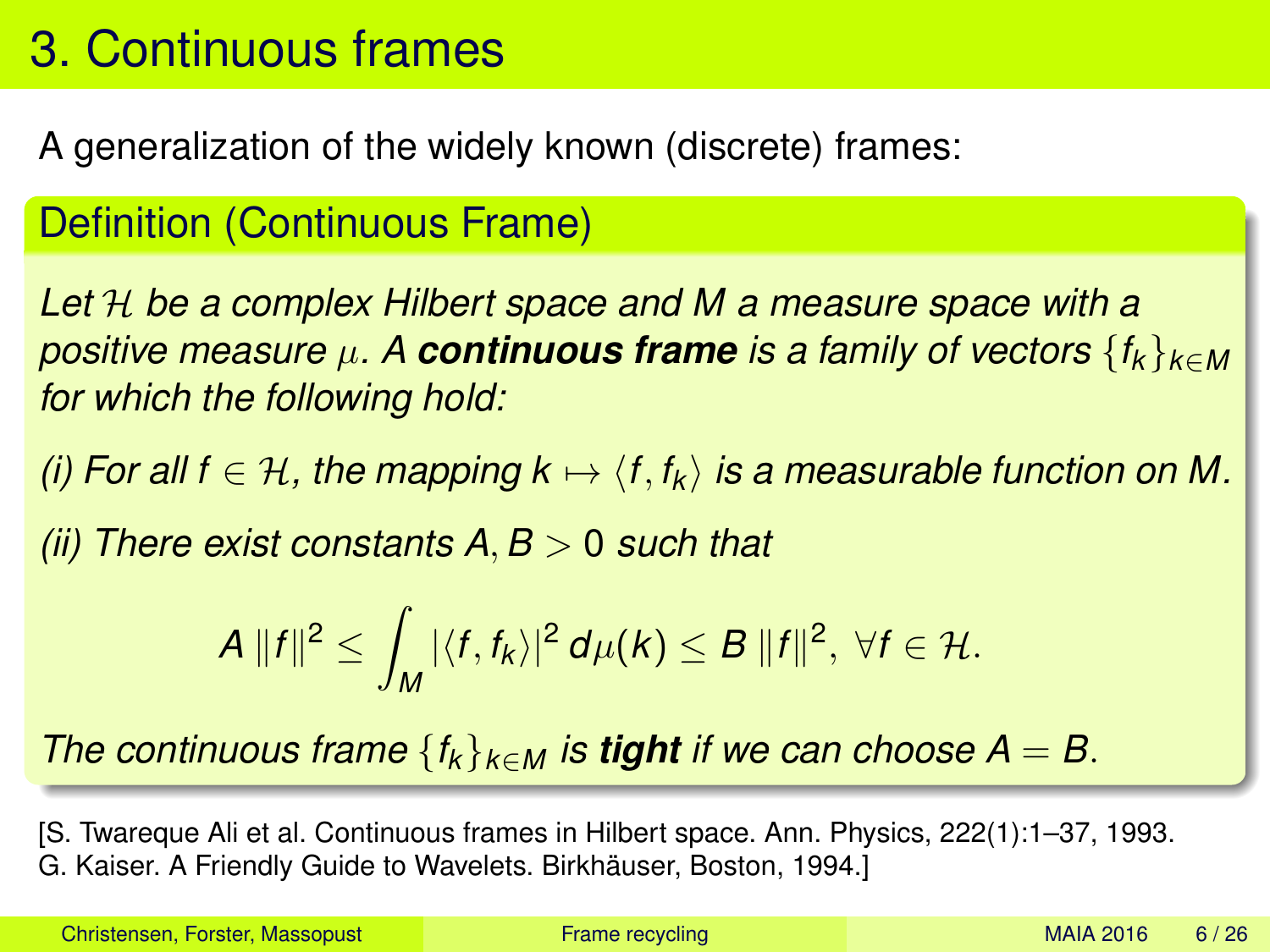### **Example:**

For a countable set *M* equipped with the counting measure: Classical frames.

### Theorem (Dual continuous frame)

*For every continuous frame* {*f<sup>k</sup>* }*k*∈*<sup>M</sup> , there exists at least one* **dual continuous frame**  ${g_k}_{k \in M}$  *such that each f*  $\in \mathcal{H}$  *has the representation*

$$
f=\int_M \langle f, f_k\rangle g_k \, d\mu(k);
$$

*the integral should be interpreted in the weak sense.*

#### **Example:**

If  ${f_k}_{k \in M}$  is a continuous tight frame with bound A, then  $\{A^{-1}f_k\}_{k\in M}$  is a dual continuous frame.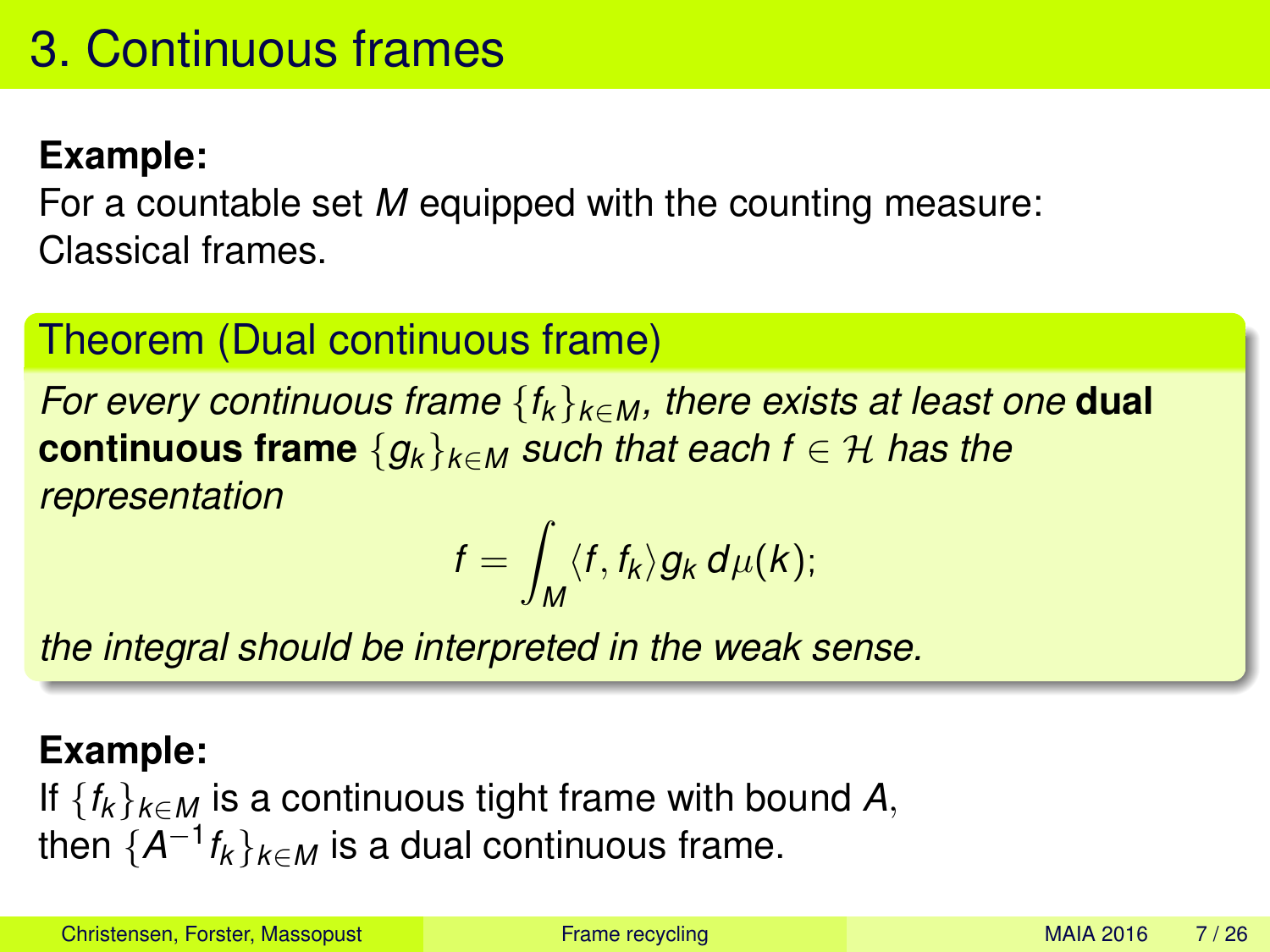### **The usual notation for translation, modulation, dilation**

\n- $$
\mathcal{T}_a f(x) := f(x - a),
$$
\n- $\mathcal{E}_b f(x) := e^{2\pi i bx} f(x),$
\n- $\mathcal{D}_c f(x) := c^{1/2} f(cx),$
\n

where  $a, b \in \mathbb{R}, c > 0$ .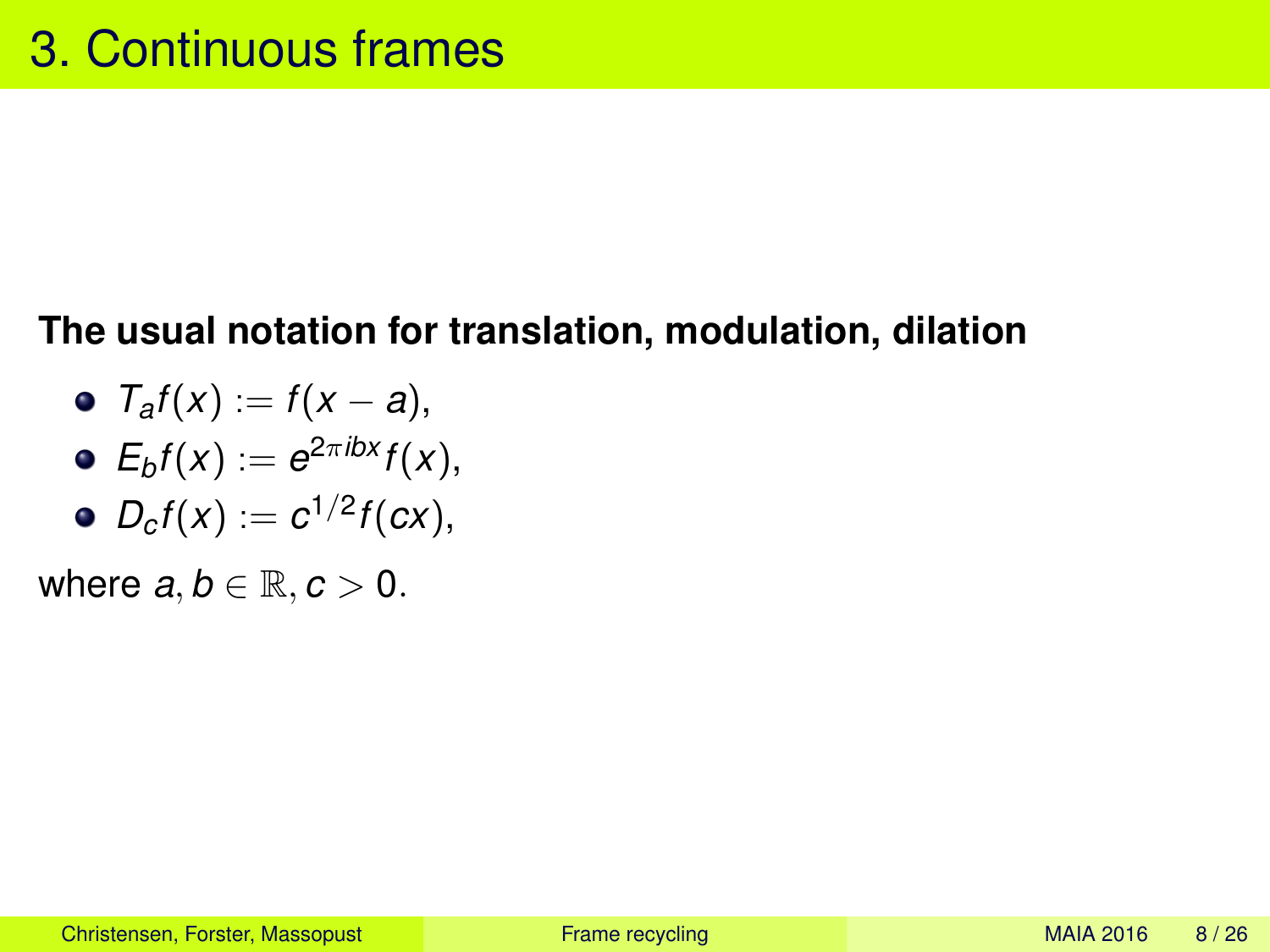## 3. Continuous frames

### **Example: Continuous Gabor Frames**

Let *f*1, *f*2, *g*1, *g*<sup>2</sup> ∈ *L* 2 (R). Then

$$
\int_{-\infty}^{\infty}\int_{-\infty}^{\infty}\langle f_1, E_bT_a g_1\rangle \overline{\langle f_2, E_bT_a g_2\rangle} \,db\,da = \langle f_1, f_2\rangle \langle g_2, g_1\rangle.
$$

\n- Let 
$$
g \in L^2(\mathbb{R}) \setminus \{0\}
$$
.  $\{E_b T_a g\}_{a,b \in \mathbb{R}}$  is a continuous tight frame for  $L^2(\mathbb{R})$ .  $(M = \mathbb{R}^2$  equipped with the Lebesgue measure.)
\n

Frame bound  $A = ||g||^2$ .

Let  $g_1, g_2 \in L^2(\mathbb{R})$  with  $\langle g_1, g_2 \rangle \neq 0.$ Then  $\{E_b T_a g_1\}_{a,b\in \mathbb{R}}$  and  $\{\frac{1}{\langle g_1,g\rangle}\}$ h*g*1,*g*2i *EbTag*2}*a*,*b*∈<sup>R</sup> are dual continuous frames.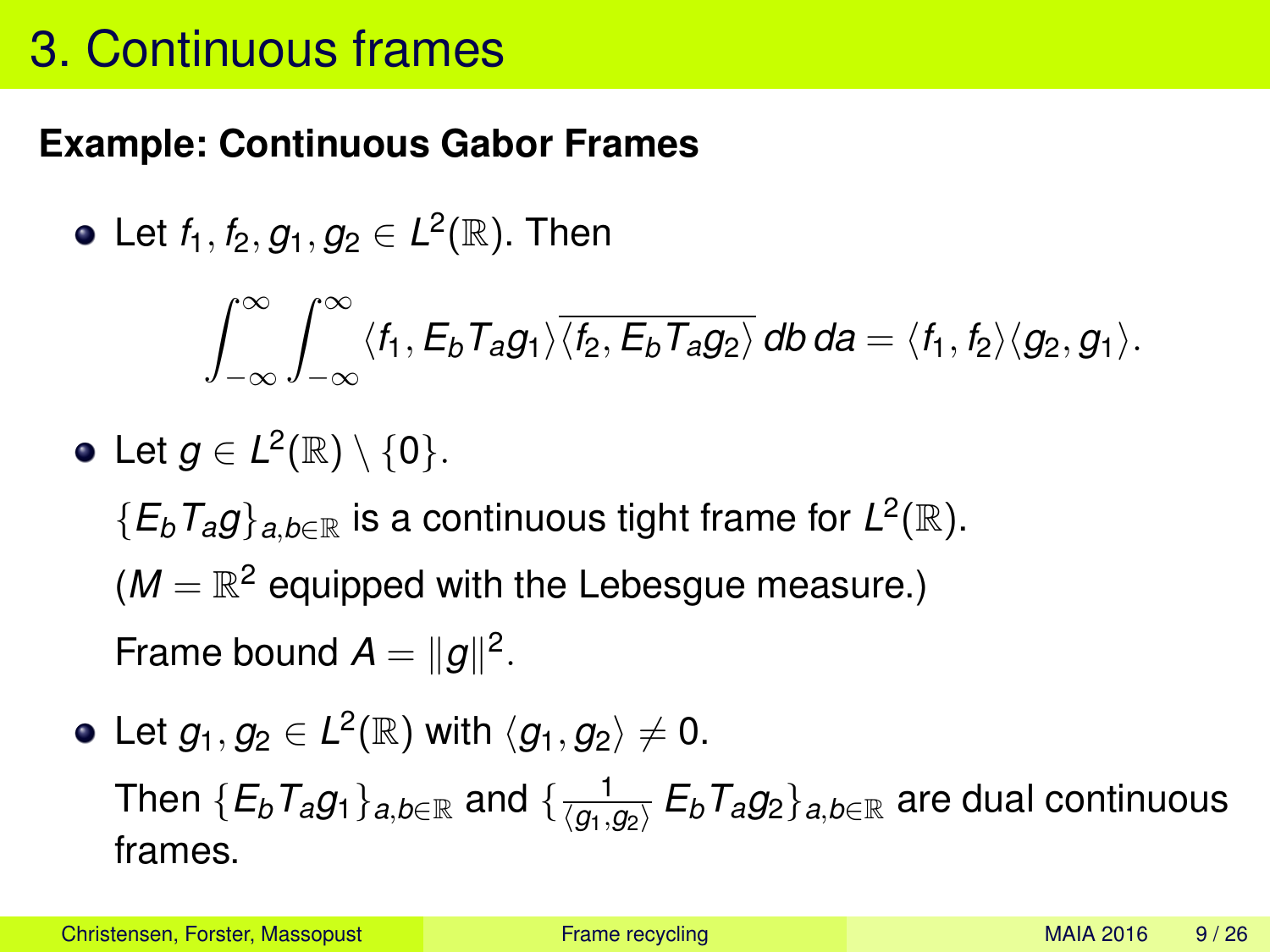## 3. Continuous frames

#### **Example: Wavelet systems**

Let  $\{D_a T_b \psi\}_{a \neq 0, b \in \mathbb{R}}$  be a wavelet system for an admissible wavelet  $\psi \in L^2(\mathbb{R})$  with admissibility constant  $C_\psi.$ 

For all functions  $f, g \in L^2(\mathbb{R}),$ 

$$
\int_{-\infty}^{\infty}\int_{-\infty}^{\infty}\langle f, D_{\bm a}T_{\bm b}\psi\rangle\overline{\langle \bm g, D_{\bm a}T_{\bm b}\psi\rangle}\,\frac{d\bm a\,d\bm b}{\bm a^2}=\bm C_\psi\langle \bm f, \bm g\rangle.
$$

- $\{D_a T_b \psi\}_{a \neq 0, b \in \mathbb{R}}$  is a continuous frame for  $L^2(\mathbb{R})$ .  $\mathsf{M} = \mathbb{R} \times \mathbb{R} \setminus \{ \mathsf{0} \}$  with the Haar measure  $\frac{1}{a^2}$ *da db*.
- **•** Frame bound is the admissibility constant  $A = C_{\psi}$ .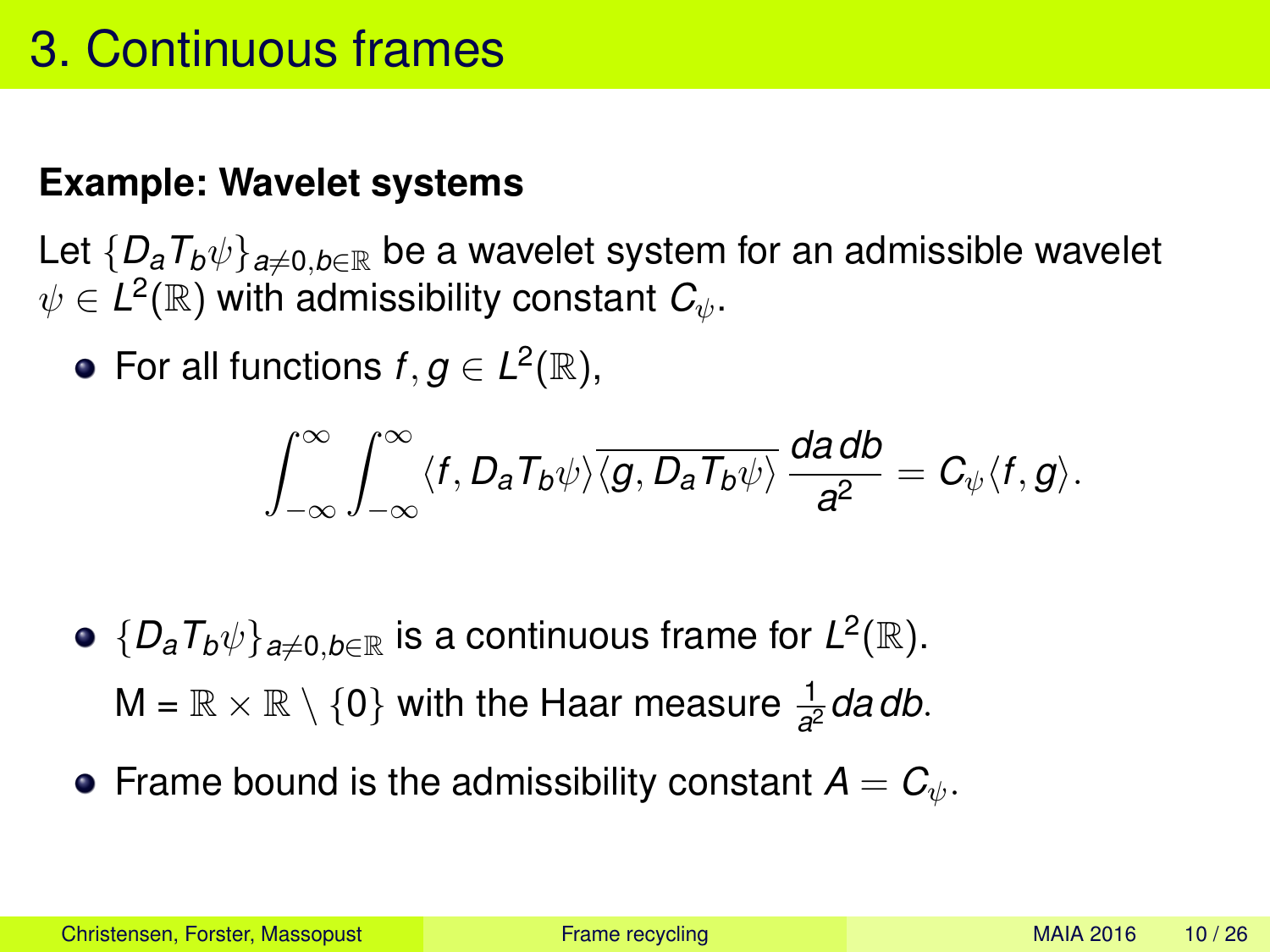# <span id="page-10-0"></span>4. Decompositions in  $\mathbb{R}^n$  via continuous frames

### Frame generators for  $\mathbb{R}^n$ :

Let  $\{g_k\}_{k\in M}$  be a continuous frame for  $L^2(\mathbb{R})$ .  $\mathcal{D}^{\frac{n-1}{2}}g_k := (\widehat{g}_k(\cdot)|\cdot|^{\frac{n-1}{2}})^\vee$  and  $G_k(s) := \mathcal{D}^{\frac{n-1}{2}}g_k(s), \ s \in \mathbb{R}$ .  $G_{k,u}(x) := G_k(u \cdot x)$ .

#### Theorem

 $\mathcal{L}$ et  $\{f_k\}_{k\in\mathcal{M}}$  and  $\{g_k\}_{k\in\mathcal{M}}$  be dual continuous frames for  $\mathcal{L}^2(\mathbb{R}),$  $\alpha$  *consisting of functions in S*( $\mathbb R$ ) *or H*α+( $n-1/2$  $(\mathbb R)$ ,  $\alpha \geq 0$ . *Then, for*  $f \in L^1(\mathbb{R}^n)$  *such that*  $\hat{f} \in L^1(\mathbb{R}^n)$ ,

$$
f=\frac{1}{2}\int_{\mathbb{S}^{n-1}}\int_M\langle f, G_{k,u}\rangle F_{k,u}\,dk\,du.
$$

[Grafakos and Sansing 2008 for Gabor systems, i.e., for generators satisfying  $\langle q_1, q_2 \rangle \neq 0$ . O. Christensen, BF and P. Massopust: Bull. Aust. Math. Soc. 92 (2015), 268–281, for Sobolev spaces and general frames.]

Christensen, Forster, Massopust [Frame recycling](#page-0-0) MAIA 2016 11/26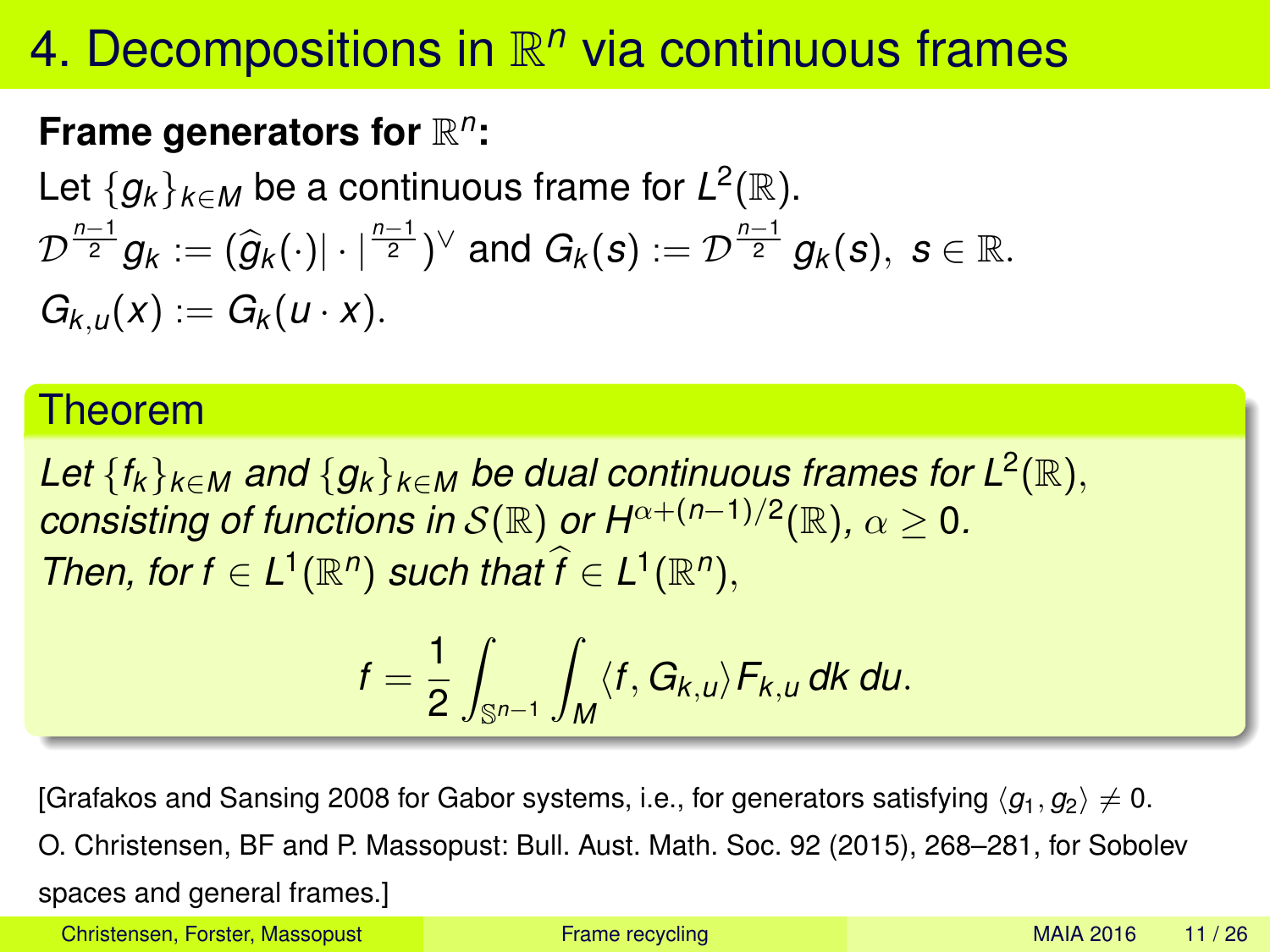#### <span id="page-11-0"></span>Theorem

 $\mathsf{Let}\;f\in\mathsf{L}^1(\mathbb{R}^n)\cap\mathsf{L}^2(\mathbb{R}^n)$  and let M be a countable index set.

(i) Let  ${g_k}_{k∈M}$  ⊂  $S(\mathbb{R})$  denote a frame for  $L^2(\mathbb{R})$  with bounds A, B. *Then*

$$
2A\|f\|^2\leq \int_{\mathbb{S}^{n-1}}\sum_{k\in M}|\langle f, G_{k,u}\rangle|^2 du\leq 2B\|f\|^2.
$$

(ii) *Assuming that*  ${g_k}_{k∈M}$  *and*  ${f_k}_{k∈M}$  *are dual frames for*  $L^2(\mathbb{R})$ , *both consisting of functions in* S(R), *then*

$$
f=\frac{1}{2}\int_{\mathbb{S}^{n-1}}\sum_{k\in M}\langle f,G_{k,u}\rangle F_{k,u}\,du.
$$

*(i) and (ii) also hold for frames* {*g<sup>k</sup>* }*k*∈*<sup>M</sup> and* {*f<sup>k</sup>* }*k*∈*<sup>M</sup> in Sobolev space*  $H^{\alpha}(\mathbb{R})$ *,*  $\alpha > 0$ *.*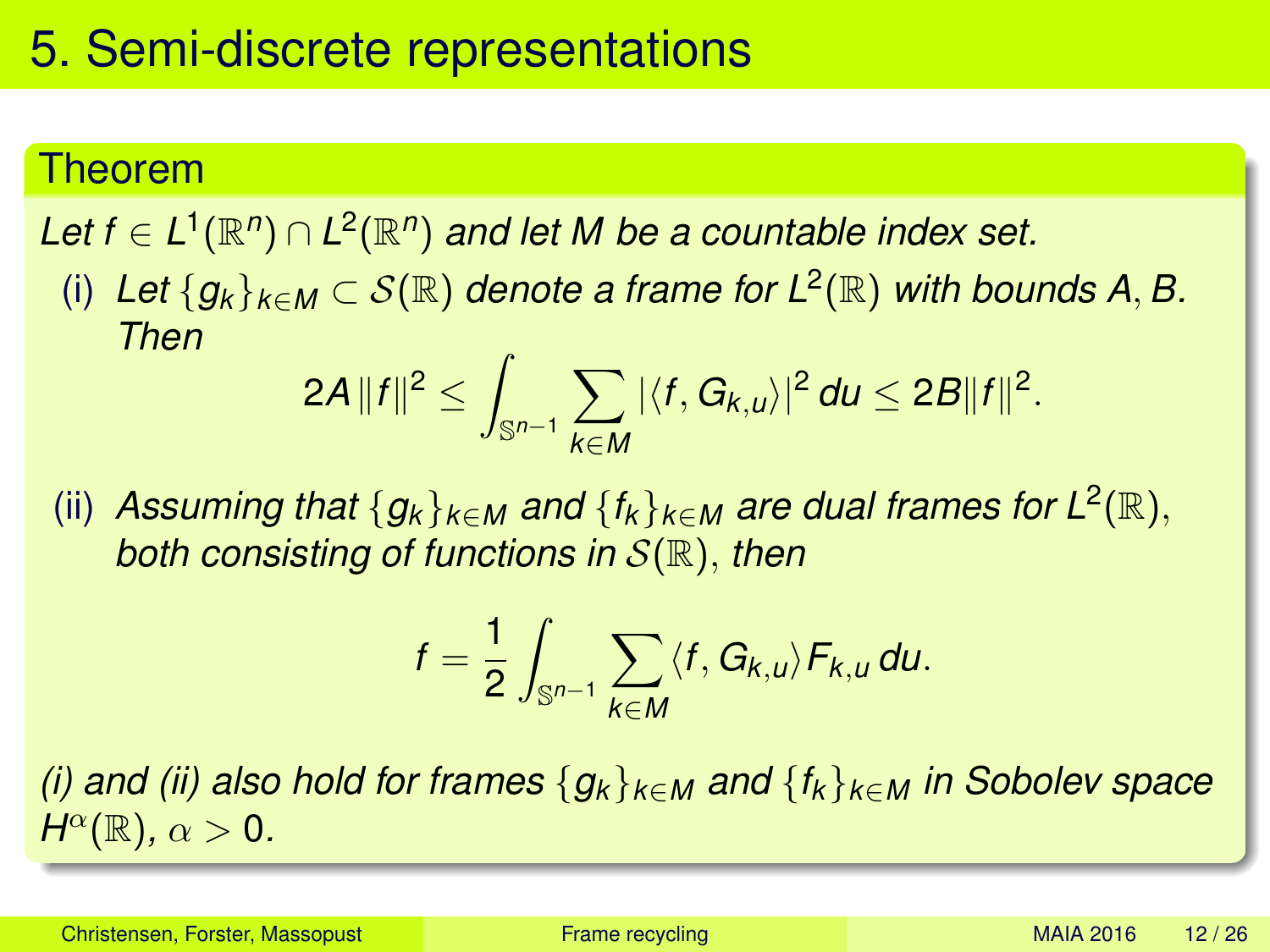#### **Example: The Meyer wavelet**  $ψ$

$$
\widehat{\psi}(\gamma) := e^{-i\pi\gamma} (w(2\pi\gamma) + w(-2\pi\gamma))
$$

with

$$
w(y) := \left\{ \begin{array}{cl} \sin\left(\frac{\pi}{2}\nu(\frac{3y}{2\pi} - 1)\right), & \text{for } \frac{2\pi}{3} \leq y \leq \frac{4\pi}{3}, \\ \cos\left(\frac{\pi}{2}\nu(\frac{3y}{2\pi} - 1)\right), & \text{for } \frac{4\pi}{3} \leq y \leq \frac{8\pi}{3}, \\ 0, & \text{elsewhere,} \end{array} \right.
$$

with  $\nu : \mathbb{R} \to [0, 1]$  a smooth enough function of sigmoidal shape:  $\nu(y) = 0$  for  $y \leq 0$ ,  $\nu(y) = 1$  for  $y \ge 1$ , and  $\nu(y) + \nu(1 - y) = 1.$ 

 $-40$   $-20$   $\bigvee$   $10$   $1$   $\bigvee$   $29$   $40$ -0.2 -0.1 0.1 0.2 0.3

-2 -1 1 2

 $0.5$ 1.0

-1.0 -0.5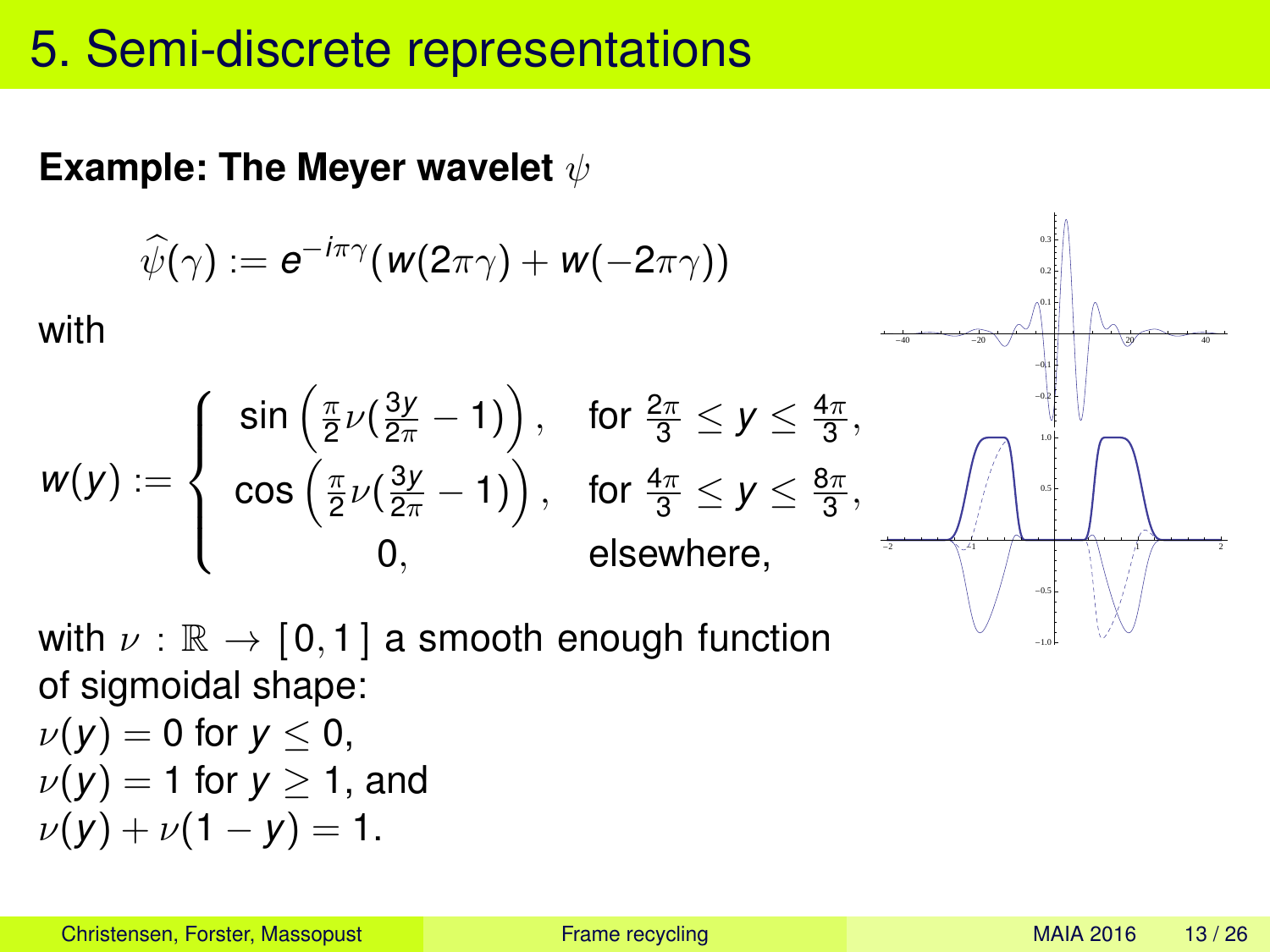#### **Example: The Meyer wavelet**  $ψ$

 $\bullet \psi$  can be chosen a Schwartz function or at least  $H^{\alpha}(\mathbb{R})$ .

$$
\{\psi_{k,m}\}_{k,m\in\mathbb{Z}}:=\{2^{-m/2}\psi(2^{-m}\cdot-k)\mid k,m\in\mathbb{Z}\}\
$$

is an orthonormal wavelet basis for  $L^2(\mathbb{R})$ .

- In particular,  $\{\psi_{k,m}\}_{k,m\in\mathbb{Z}}$  is its own dual frame.
- Thus, we can apply the Theorem: The ridge frame elements  $G_{k,u} = F_{k,u}$ have the form

$$
\Psi_{k,m,u}(x) := \Psi_{k,m}(u \cdot x) = \mathcal{D}^{\frac{n-1}{2}} \psi_{k,m}(u \cdot x)
$$
  
=  $(|\cdot|^{\frac{n-1}{2}} \widehat{\psi_{k,m}})^{\vee}(u \cdot x), \qquad k, m \in \mathbb{Z}, u \in \mathbb{S}^{n-1}.$ 

-40 -20 20 40 -0.2 -0.1 0.1 0.2 **9.3** -2 -1 1 2 -0.5 0.5 1.0

-1.0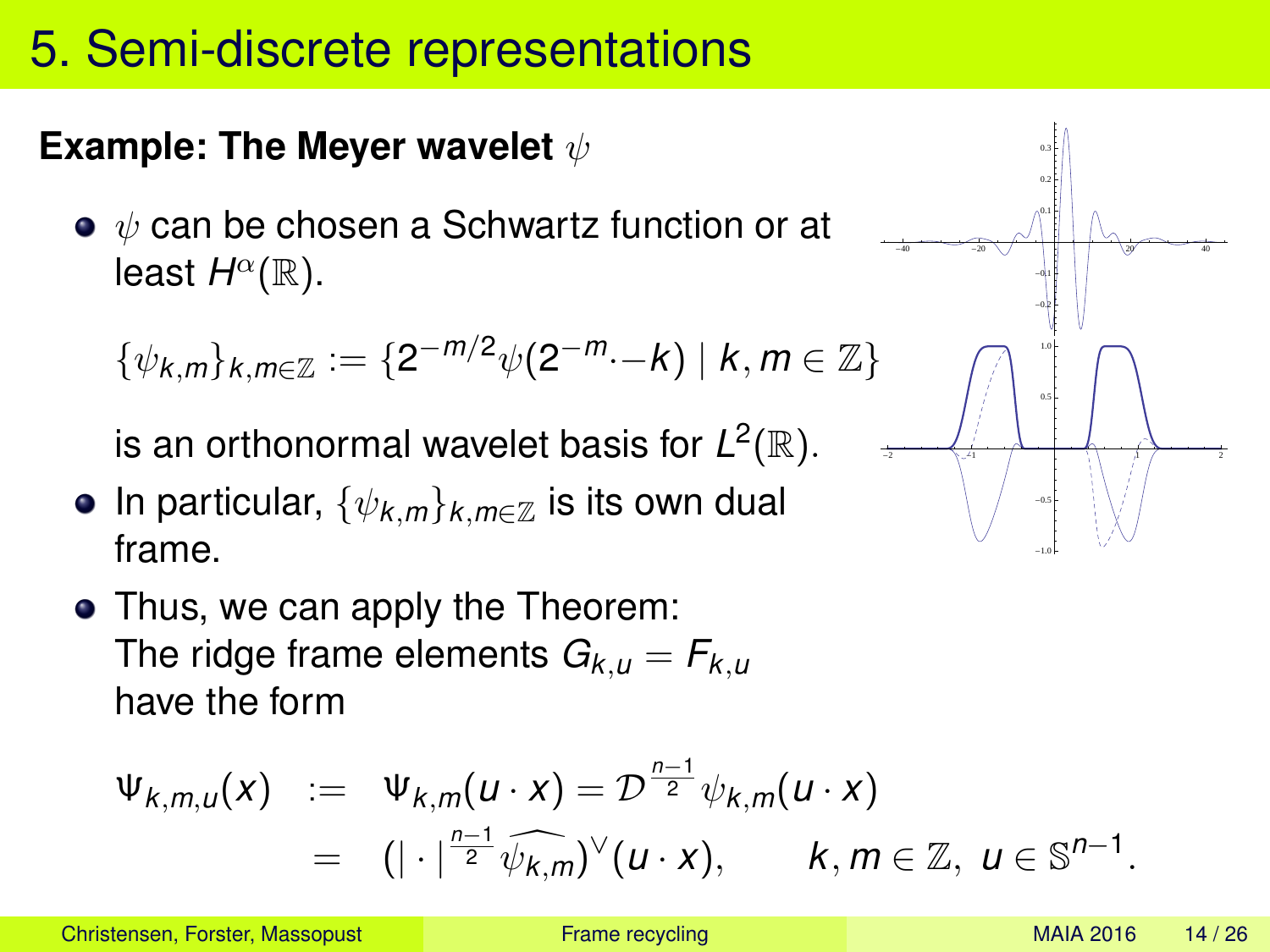#### Meyer wavelet  $\psi$



Differentiated wavelet  ${\cal D}^{\frac{1}{2}}\psi$ 

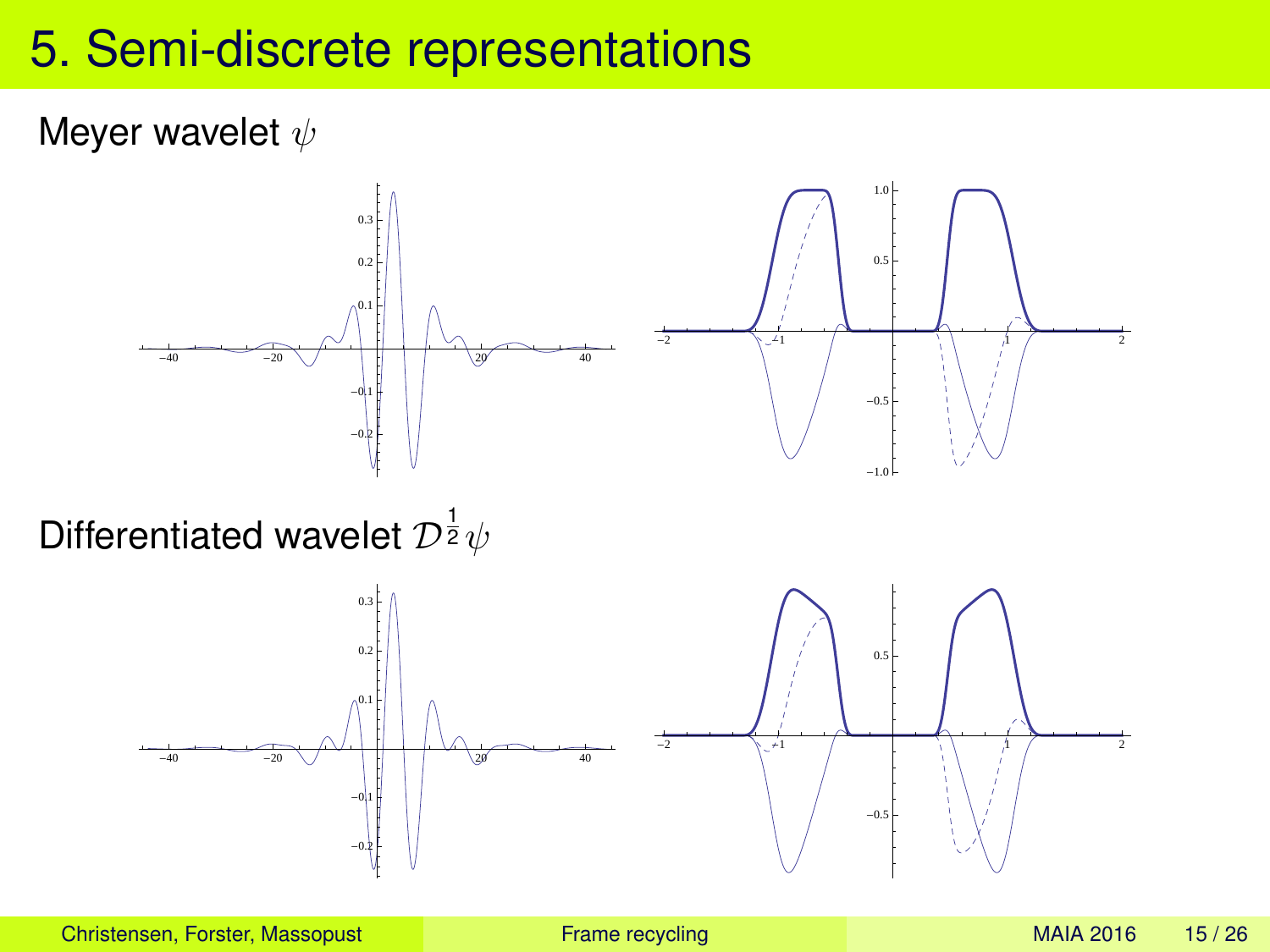2D ridge frame generator  $\Psi_{0,0,u}$  with  $u=(1,0)^T$ 

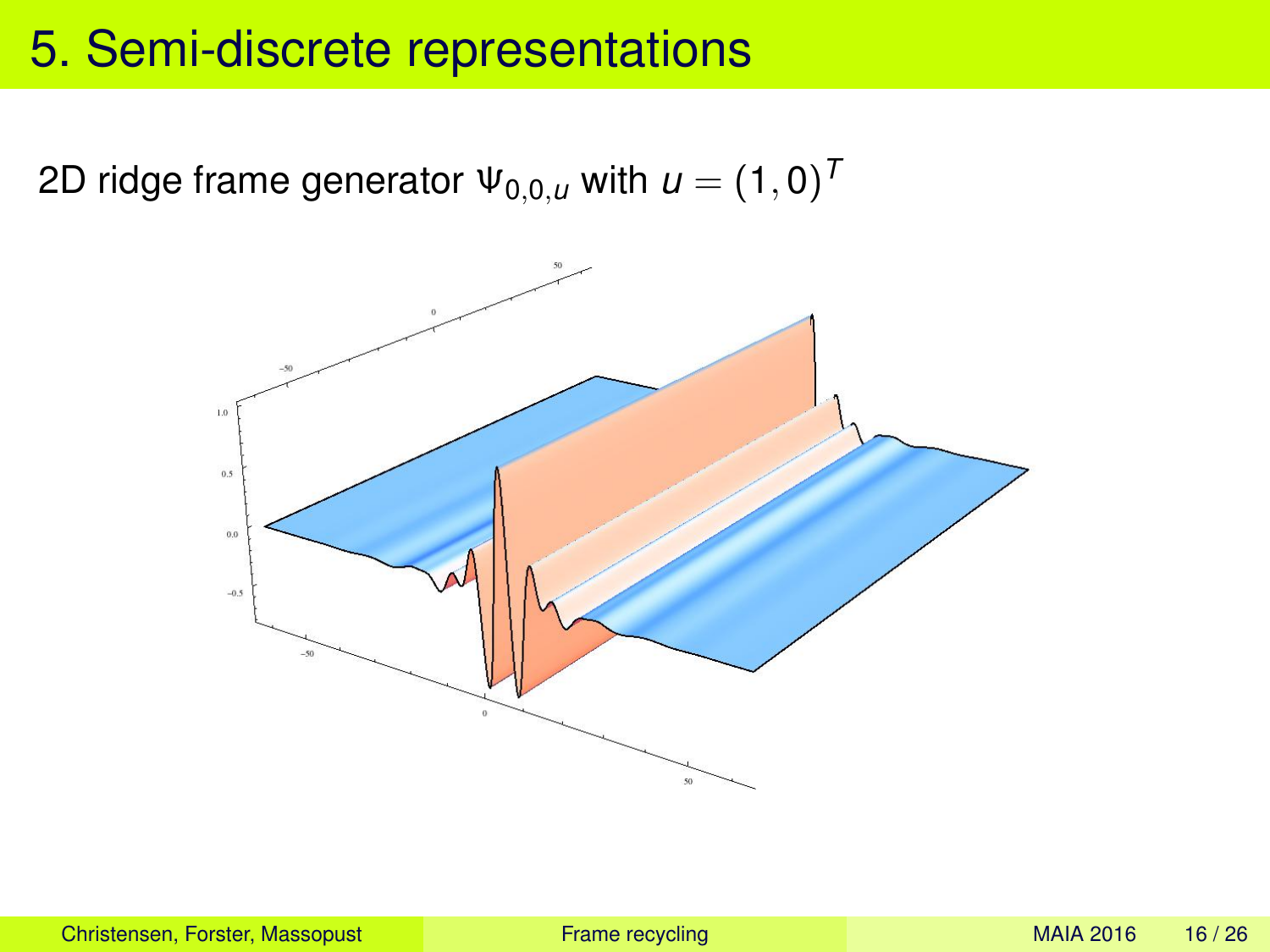**Another Example: Complex B-splines** β*<sup>z</sup>* **and their wavelets** Let  $z \in \mathbb{C}$  with Re  $z > 1$ .

$$
\widehat{\beta}_{\mathsf{z}}(\gamma) := \left(\frac{1 - e^{-2\pi i \gamma}}{2\pi i \gamma}\right)^{\mathsf{z}}.
$$

#### **Interpretation:**

Approximate single band frequency analysis

$$
\widehat{\beta}_{z}(\gamma) = \widehat{\beta}_{\text{Re } z}(\gamma) e^{i \text{Im } z \ln |\Omega(\gamma)|} e^{-\text{Im } z \arg \Omega(\gamma)}.
$$

Im *z* enhances the positive or the negative frequency spectrum, depending on the sign of Im *z*.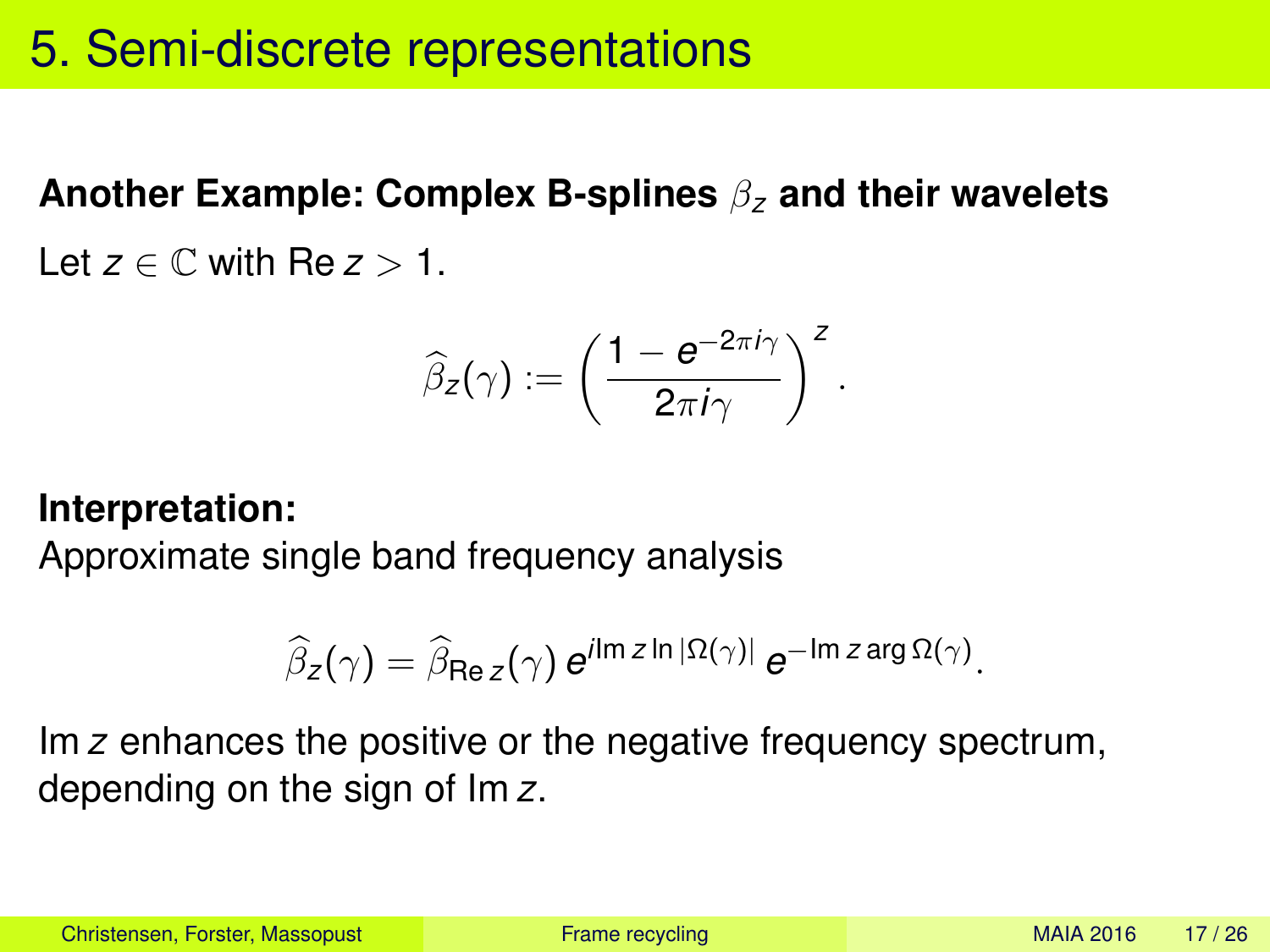Complex B-spline for  $z = 3.5 + i$ 



[B. F., T. Blu, and M. Unser. Complex B-splines. *Appl. Comp. Harmon. Anal.*, 20:281–282, 2006.]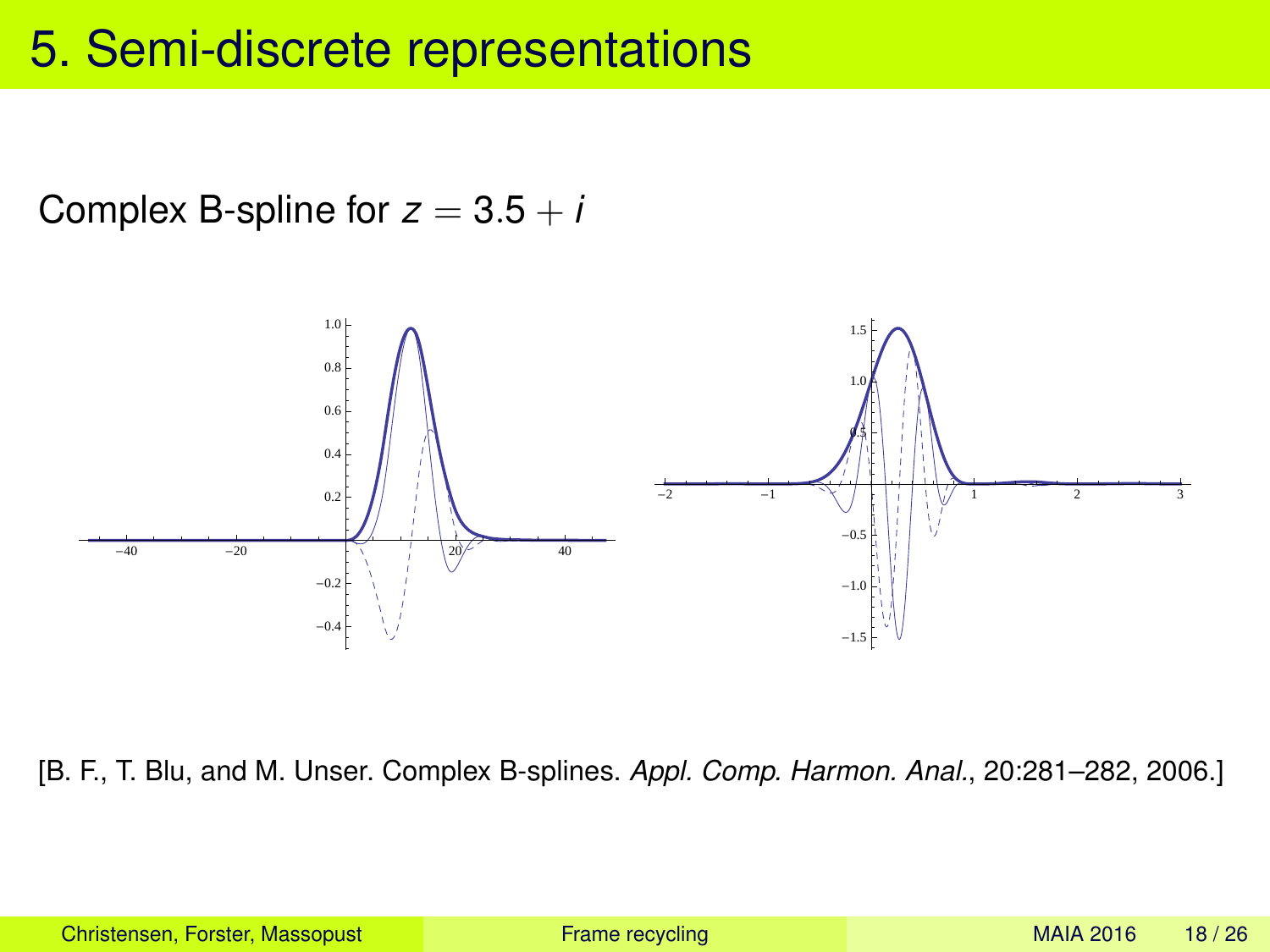### **Orthonormal complex B-splines**

β*<sup>z</sup>* generate a multiresolution analysis  $\{V_k \mid k \in \mathbb{Z}\}$  of  $L^2(\mathbb{R})$ .  $\{\beta_z(\cdot - \ell) \mid \ell \in \mathbb{Z}\}\$ is a Riesz basis for *V*0.

**Orthonormalization** via the autocorrelation filter:

$$
A_z(\gamma)=\sum_{k\in\mathbb{Z}}|\widehat{\beta}_z(\gamma+k)|^2.
$$

Orthonormal complex B-spline:

$$
\widehat{\beta}_{z,\perp}(\gamma)=\widehat{\beta}_{z}(\gamma)/\sqrt{A_{z}(\gamma)}
$$

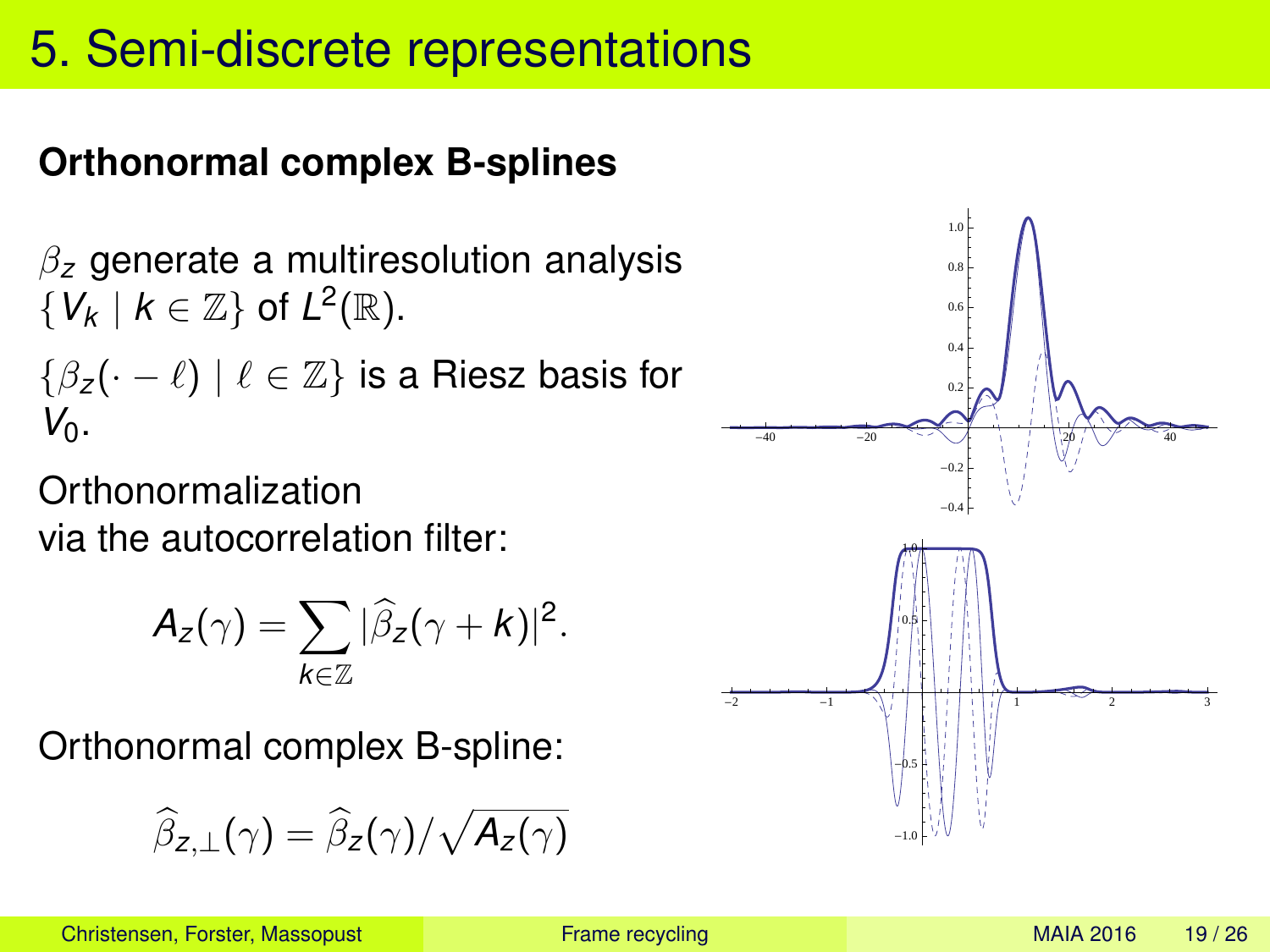#### **Complex B-spline wavelets**

Scaling filter:

$$
H_{z}(\gamma/2)=\frac{\widehat{\beta}_{z,\perp}(\gamma)}{\widehat{\beta}_{z,\perp}(\gamma/2)}.
$$

Associated orthonormal wavelet ψ*z*,⊥:

$$
\widehat{\psi}_{z,\perp}(\gamma) = -e^{-i\pi\gamma} \overline{H_z((\gamma+1)/2)} \widehat{\beta}_{z,\perp}(\gamma/2).
$$

Associated ridge wavelet:

$$
\Psi_{z,\perp;u}(x):=\Psi_{z,\perp}(u\cdot x)=\mathcal{D}^{\frac{n-1}{2}}\psi_{z,\perp}(u\cdot x)=(|\cdot|^{\frac{n-1}{2}}\widehat{\psi_{z,\perp}})^{\vee}(u\cdot x)
$$

generates a ridge wavelet frame of  $L^2(\mathbb{R}^n)$ .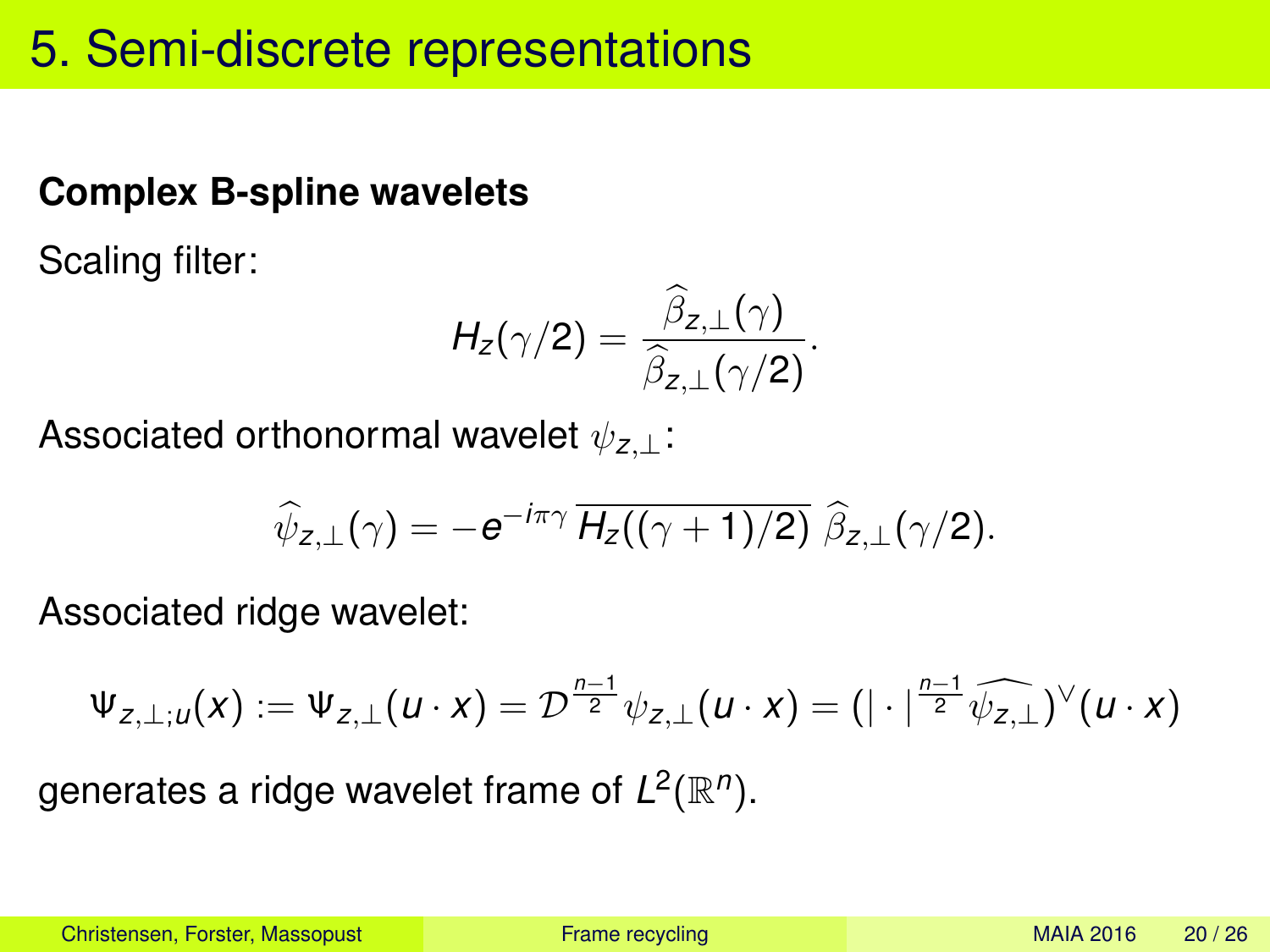#### Orthonormal complex B-spline wavelet



#### Associated complex ridge wavelet

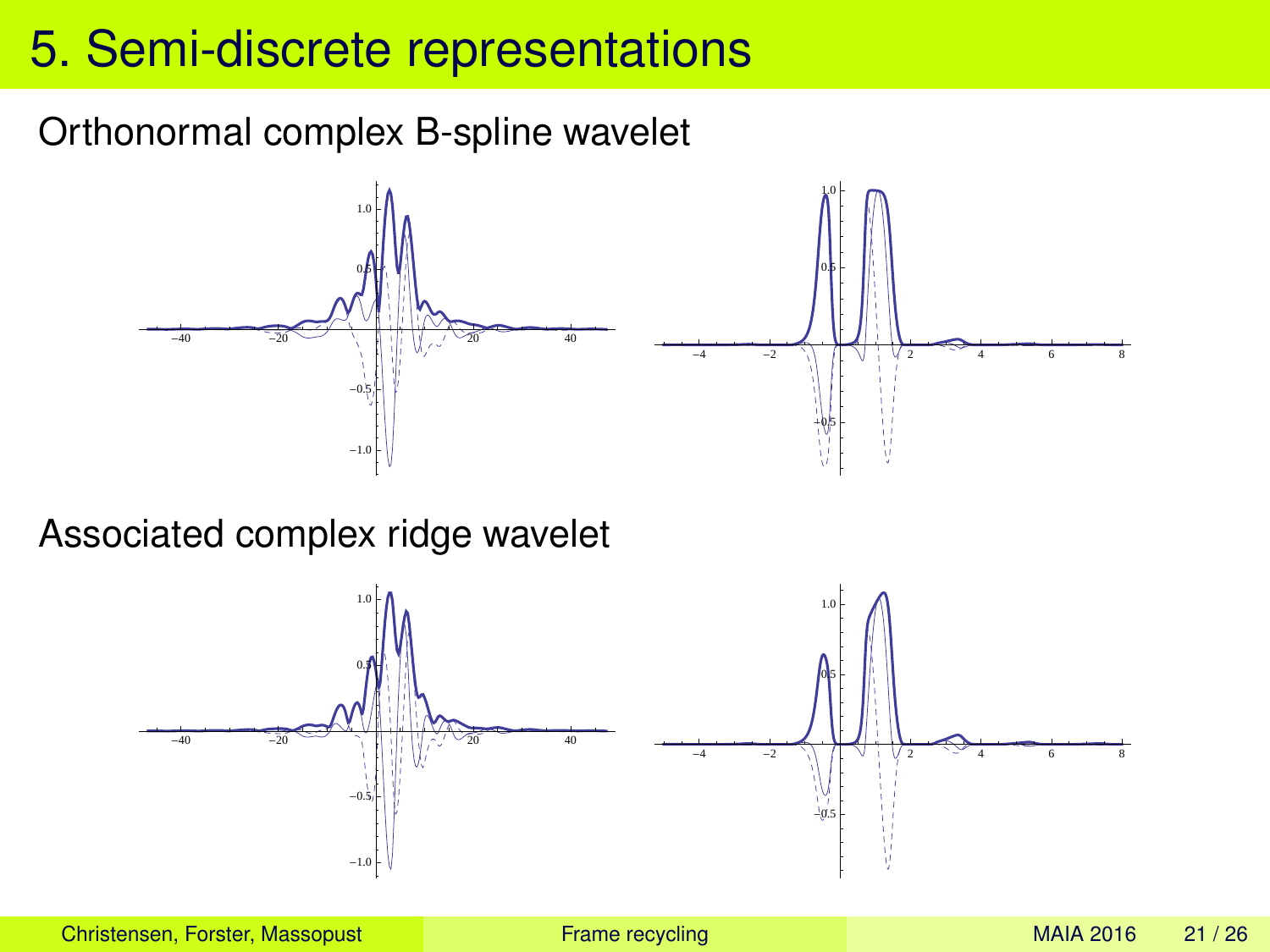3D complex spline ridge wavelet:



Modulus, real and imaginary part.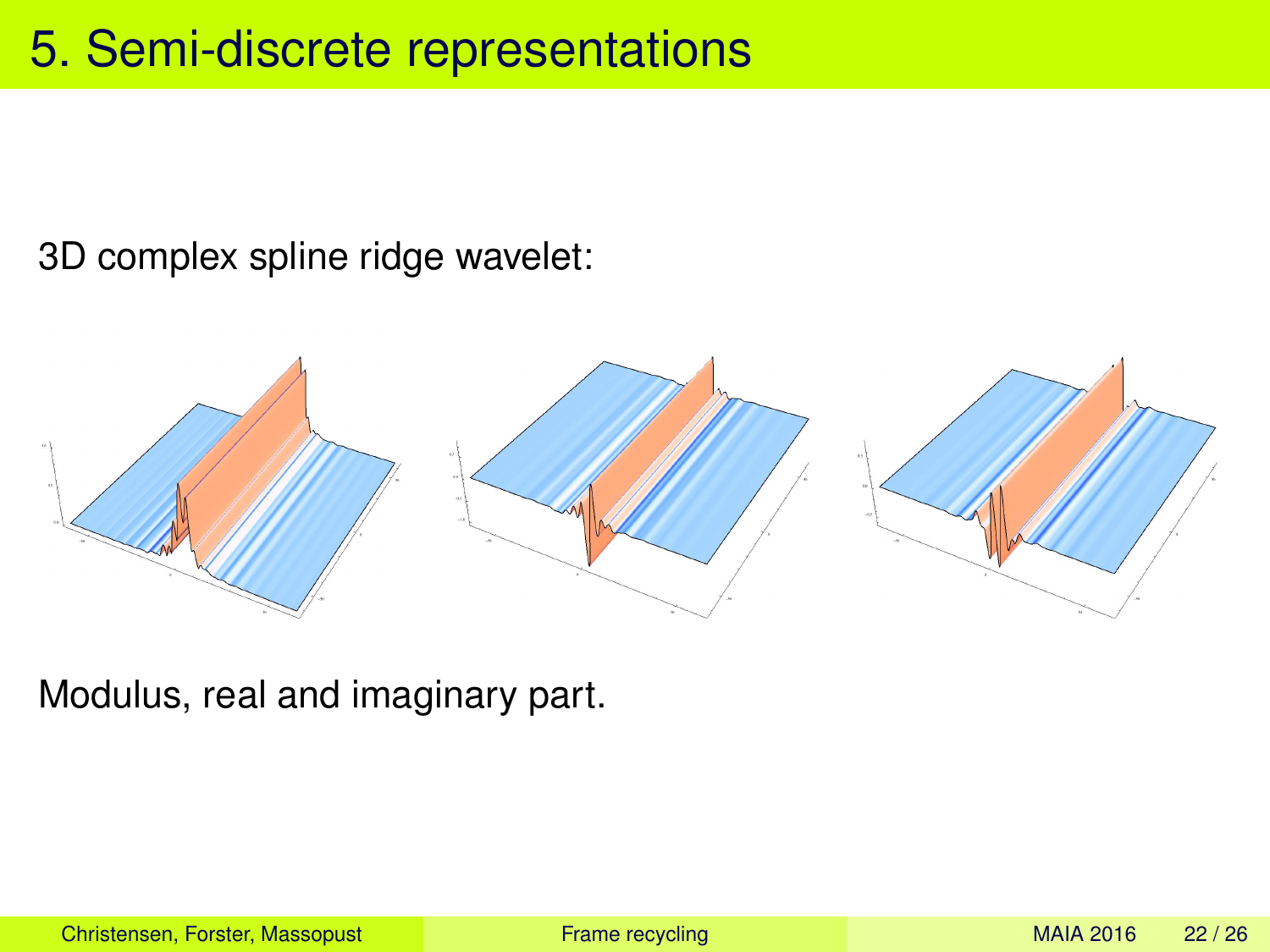<span id="page-22-0"></span>Last step: Discretization of the sphere, i.e., the directions of the ridges. E.g. via  $\varepsilon$ -nets.

#### **Definition**

*Let* (*X*, *d*) *be a metric space and a discrete set N* ⊂ *X. Given any*  $\epsilon > 0$ , the set N is called an  $\varepsilon$ -net for X if

(a) 
$$
\inf\{d(y, y') \mid y \neq y' \in N\} \geq \varepsilon;
$$

 $\mathsf{S}(b)$  inf $\{r\mid \bigcup_{y\in \mathsf{N}}B_r(y)\supseteq X\}\leq \varepsilon$ , where  $B_r(y)$  denotes the closed ball *of radius r* > 0 *centered at y.*

*An* ε*-net is called finite if N is a finite set.*

#### We follow the construction by Candès.

[E. Candès. Harmonic analysis of neural networks. *Appl. Comp. Harm. Anal*, 6:197–218, 1999.]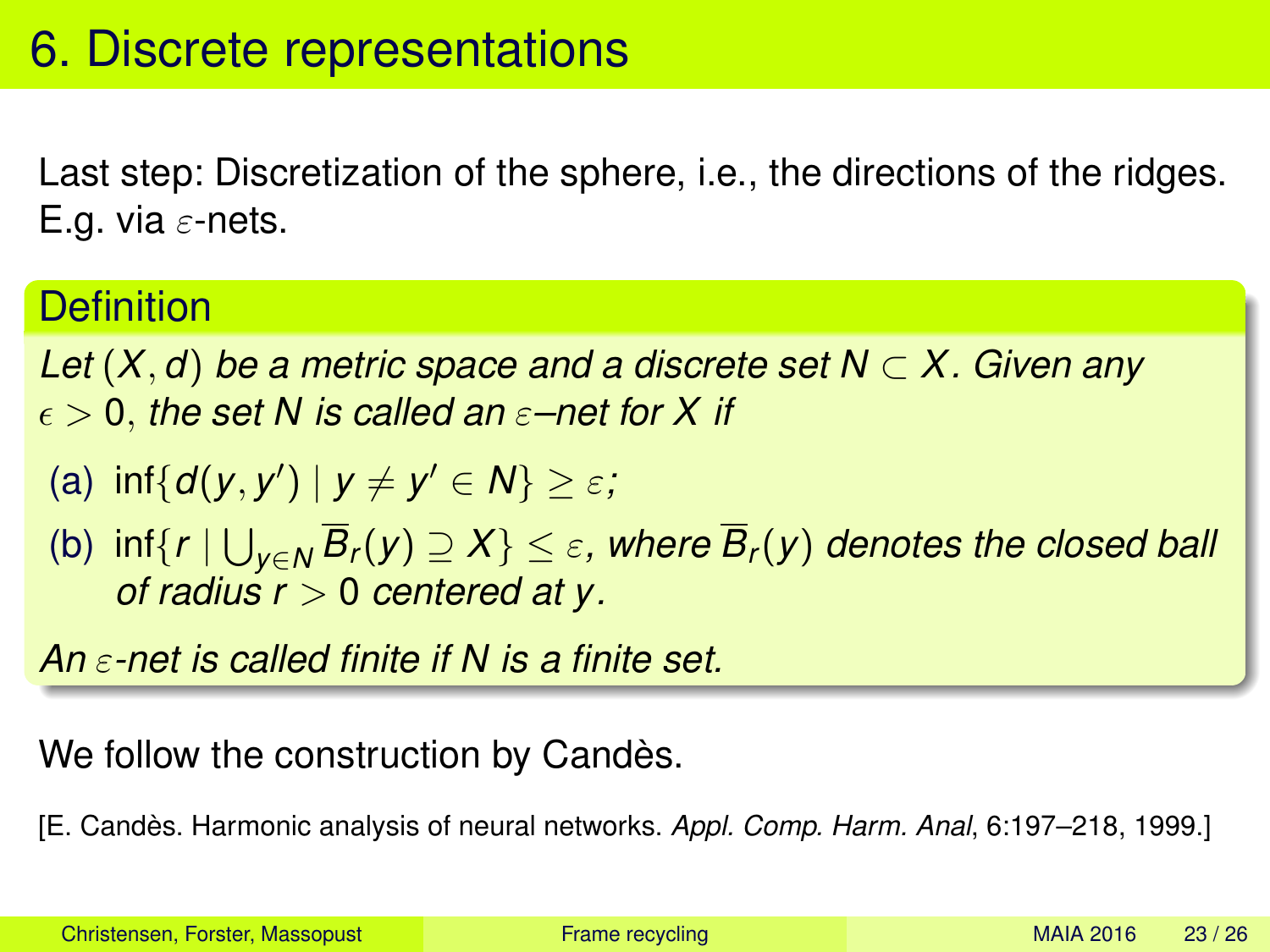#### **General setup:**

Let  $g \in \mathcal{S}(\mathbb{R})$  and assume that

(i) 
$$
\int_{-\infty}^{\infty} \frac{|\widehat{g}(\gamma)|^2}{|\gamma|^n} d\gamma < \infty.
$$
  
\n
$$
\Rightarrow G := \mathcal{D}^{\frac{n-1}{2}} g \text{ satisfies the admissibility condition.}
$$
  
\n(ii) 
$$
\inf_{1 \le |\gamma| \le a_0} \sum_{k=0}^{\infty} \left| \widehat{g}(a_0^{-k}\gamma) \right|^2 \left| a_0^{-k}\gamma \right|^{-2(n-1)} > 0;
$$
  
\n(iii) 
$$
|\widehat{g}(\gamma)| \le K|\gamma|^{\alpha} (1 + |\gamma|)^{-\beta}, \text{ for some } K > 0, \alpha > \frac{n-1}{2} \text{ and }
$$
  
\n
$$
\beta > \alpha + \frac{n+3}{2}.
$$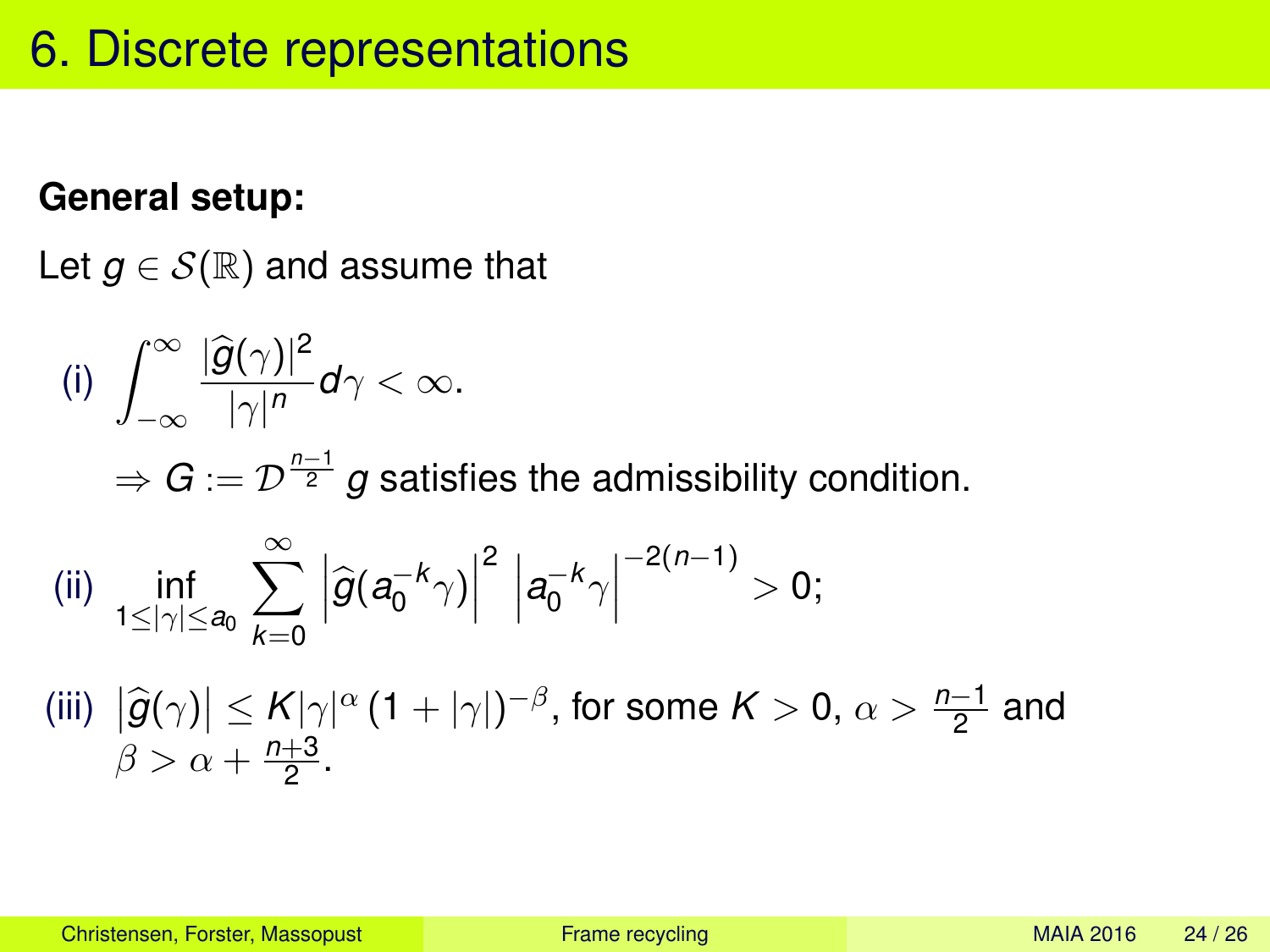#### Theorem

*Let*  $Q := [-1, 1]^n \subset \mathbb{R}^n$ . Let  $g \in \mathcal{S}(\mathbb{R})$  be as in the general setup and let  $G := \mathcal{D}^{\frac{n-1}{2}}$   $g$ . *Then there exists*  $b_0 > 0$  *so that for any*  $b < b_0$ *, we can find constants*  $A, B > 0$ , such that

$$
A||f||_{L^{2}(Q)}^{2} \leq \sum_{k \in I} \sum_{u \in S_{k}^{n-1}} \sum_{\ell \in \mathbb{Z}} |\langle f, D_{a_{k}} T_{\ell b} G_{u} \rangle|^{2} \leq B||f||_{L^{2}(Q)}^{2}
$$

*for all*  $f \in L^2(Q)$ *.* 

*I.e., the orthogonal projection of*  $\{D_{a_k}T_{\ell b}G_{u} \mid k \in I; \ \ell \in \mathbb{Z}; \ u \in S^{n-1}_{k}\}$  $\binom{n-1}{k}$ *onto*  $L^2(Q)$  *forms a frame for*  $L^2(Q)$ *.*